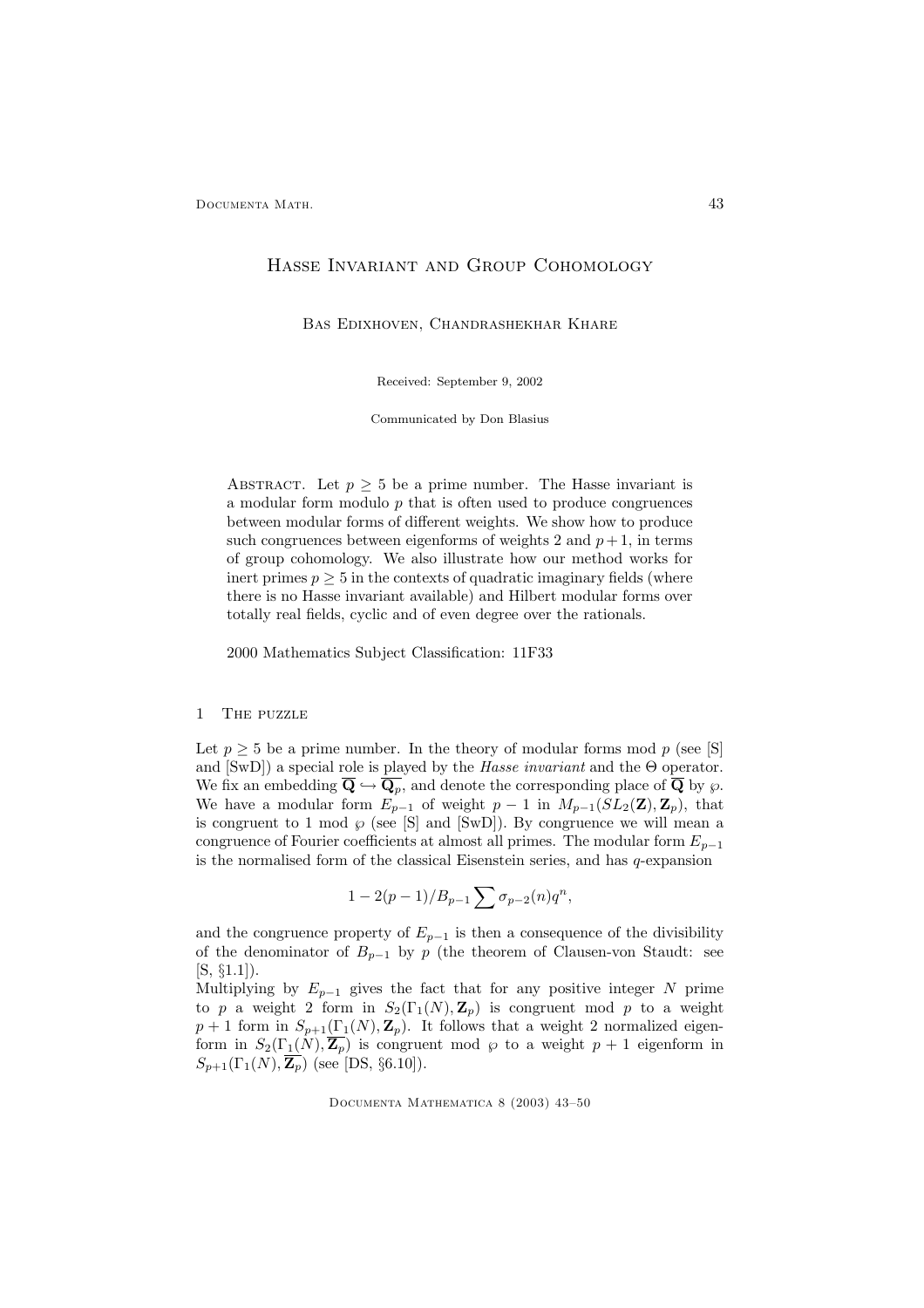For  $N \geq 5$  prime to p, the Hasse invariant constructed geometrically (see [Kz]) is a global section of the coherent sheaf  $\omega_{X_1(N)_{\mathbf{F}_p}}^{\otimes p-1}$  where  $\omega_{X_1(N)_{\mathbf{F}_p}}$  is the pull back of the canonical sheaf  $\Omega_{\mathcal{E}/X_1(N)_{\mathbf{F}_p}}$  by the zero section of the map  $\mathcal{E}_{\mathbf{F}_p} \to X_1(N)_{\mathbf{F}_p}$ , and with  $\mathcal{E}_{\mathbf{F}_p}$  the universal generalised elliptic curve over  $X_1(N)_{\mathbf{F}_p}$ :  $E_{p-1}$  can be interpreted as a characteristic zero lift of the Hasse invariant (Deligne).

The  $\Theta$  operator on modular forms mod p is defined by:

$$
\Theta(\sum a_n q^n) = \sum na_n q^n
$$

where  $a_n \in \overline{F_p}$ . It preserves levels, and increases weights by  $p + 1$ , i.e., it gives maps:

$$
M_k(\Gamma_1(N), \mathbf{F}_p) \longrightarrow M_{k+p+1}(\Gamma_1(N), \mathbf{F}_p),
$$

preserving cusp forms. The analog in group cohomology of the Θ operator on mod p modular forms, can be found in [AS]. The aim of this note is to find a group theoretic substitute for the Hasse invariant.

Unlike as is done in  $[AS]$  in the case of  $\Theta$ , for good reasons we cannot find an element in group cohomology that is an analog of the Hasse invariant. What we do find instead is a procedure for raising weights by  $p - 1$  of mod p Hecke eigenforms of weight two (preserving the level) that is one of the principal uses of the Hasse invariant.

Using the Eichler-Shimura isomorphism the relevant Hecke modules are  $H^1(\Gamma_1(N), \mathbf{F}_p)$  and  $H^1(\Gamma_1(N), \mathsf{Symm}^{p-1}(\mathbf{F}_p^2))$ . From the viewpoint of group cohomology the above considerations give that a Hecke system of eigenvalues  $(a_l)_{l\neq p}$  in the former also arises from the latter. This at first sight is puzzling as indeed the p−1 st symmetric power of the standard 2-dimensional representation of  $SL_2(\mathbf{F}_p)$  is irreducible. In this short note we "resolve" this puzzle.

Indeed the solution to the puzzle is implicit in an earlier paper of one of us (cf. Remark 4 at the end of Section 3 of [K]) where the issue arose in trying to understand why the methods for studying Steinberg lifts of an irreducible modular Galois representation  $\rho: G_{\mathbf{Q}} \to GL_2(\overline{\mathbf{F}_p})$  were qualitatively different from those for studying principal series and supercuspidal lifts. The buzzwords there were that the  $p$ -dimensional minimal  $K$ -type of a Steinberg representation of  $GL_2(\mathbf{Q}_p)$  also arises in the restriction to  $GL_2(\mathbf{Z}_p)$  of any unramified principal series representation of  $GL_2(\mathbf{Q}_n)$ .

The key to the solution of this puzzle (again) is a study of the degeneracy map  $H^1(\Gamma_1(N), \mathbf{F}_p)^2 \to H^1(\Gamma_1(N) \cap \Gamma_0(p), \mathbf{F}_p).$ 

In Section 3 we will give applications of our method in the situtation of imaginary quadratic fields, where the "geometric Hasse invariant" perforce is not available. Furthermore modular forms in this setting do not have a multiplicative structure. We owe this observation, and indeed the suggestion that our methods should work in this case, to Ian Kiming. Our cohomological methods do work in this situation under the hypothesis that  $p \geq 5$  is inert, but have the (inherent) defect that results are about characteristic  $p$  modular forms,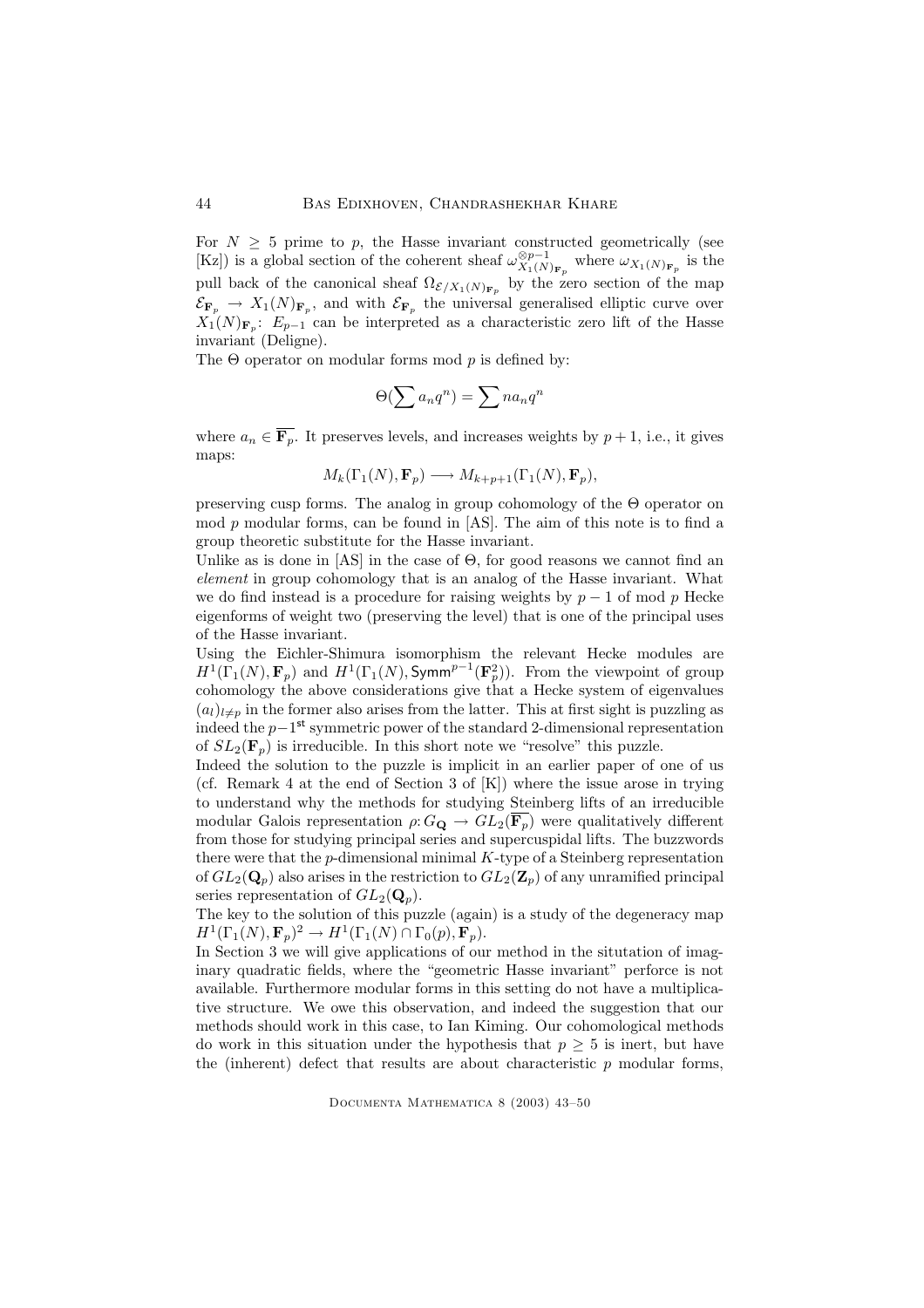and may not be used directly to produce congruences between characteristic 0 eigenforms of different weights. This comes from the fact that in this situation torsion in cohomology can possibly occur even after localisation at "interesting" maximal ideals of the Hecke algebra (see the concluding remark).

In Section 4 we deal with the case of  $p \geq 5$  inert in a totally real field that is cyclic and of even degree over Q, and in Section 5 we spell out some consequences of [K] for raising of levels in higher weights.

It would be interesting to see if the other cases cases can be treated by extending these methods.

### 2 THE SOLUTION TO THE PUZZLE

Let us recall the hypotheses:  $p \geq 5$  is prime, and  $N \geq 1$  is prime to p. Consider the cohomology groups  $H^1(\Gamma_1(N), \mathbf{F}_p)$  and  $H^1(\Gamma_1(N) \cap \Gamma_0(p), \mathbf{F}_p)$ . We have the standard action of Hecke operators  $T_r$  on these cohomology groups. We recall that we only consider the action for  $(r, p) = 1$ . We have the degeneracy map

$$
\alpha: H^1(\Gamma_1(N), \mathbf{F}_p)^2 \to H^1(\Gamma_1(N) \cap \Gamma_0(p), \mathbf{F}_p)
$$

that is defined to be the sum  $\alpha_1 + \alpha_2$  where  $\alpha_1$  is the restiction map, and  $\alpha_2$ the "twisted" restriction map, given by conjugation by

$$
g:=\left(\begin{matrix}p&0\\0&1\end{matrix}\right)
$$

followed by restriction. The map  $\alpha$  is equivariant for the  $T_r$ 's that we consider. We have the following variant of a lemma of Ihara and Ribet (see [R], and also [CDT, 6.3.1]).

LEMMA 1 The map  $\alpha$ :  $H^1(\Gamma_1(N), \mathbf{F}_p)^2 \to H^1(\Gamma_1(N) \cap \Gamma_0(p), \mathbf{F}_p)$  is injective.

PROOF. Let  $\Delta$  be the subgroup of  $SL_2(\mathbf{Z}[1/p])$  of elements congruent to  $\begin{pmatrix} 1 & * \\ 0 & 1 \end{pmatrix}$ modulo N. The arguments of [S2, II, §1.4] show that  $\Delta$  is the amalgam of  $\Gamma_1(N)$ and  $g\Gamma_1(N)g^{-1}$  along their intersection  $\Gamma_1(N)\cap\Gamma_0(p)$ . The universal property of amalgams then implies that the kernel of  $\alpha$  is  $H^1(\Delta, \mathbf{F}_p)$  i.e.,  $Hom(\Delta, \mathbf{F}_p)$ . By [S1], each subgroup of finite index of  $SL_2(\mathbf{Z}[1/p])$  is a congruence subgroup, hence each morphism from  $\Delta$  to  $\mathbf{F}_p$  factors through the image  $\Delta_n$  of  $\Delta$  in some  $SL_2(\mathbf{Z}/n\mathbf{Z})$  with *n* prime to *p*. The result follows, as *p* is at least 5 and does not divide N. (We use that  $SL_2(\mathbf{Z})$  maps surjectively to  $SL_2(\mathbf{Z}/n\mathbf{Z})$ .)

By Shapiro's lemma we see that  $H^1(\Gamma_1(N) \cap \Gamma_0(p), \mathbf{F}_p)$  is isomorphic (as a Hecke module) to  $H^1(\Gamma_1(N), \mathbf{F}_p[\mathbf{P}^1(\mathbf{F}_p)])$ . Using an easy computation of Brauer characters we deduce that the semisimplification of  $\mathbf{F}_p[\mathbf{P}^1(\mathbf{F}_p)]$  under the natural action of  $\Gamma_1(N)$  (that factors through  $\Gamma_1(N)/\Gamma_1(N) \cap \Gamma(p)$ ) is id⊕Symm<sup>p-1</sup>( $\mathbf{F}_p^2$ ). In fact as the cardinality of  $\mathbf{P}^1(\mathbf{F}_p)$  is prime to p we deduce that this is indeed true even before semisimplification, i.e.,  $\mathbf{F}_p[\mathbf{P}^1(\mathbf{F}_p)]$  is semisimple as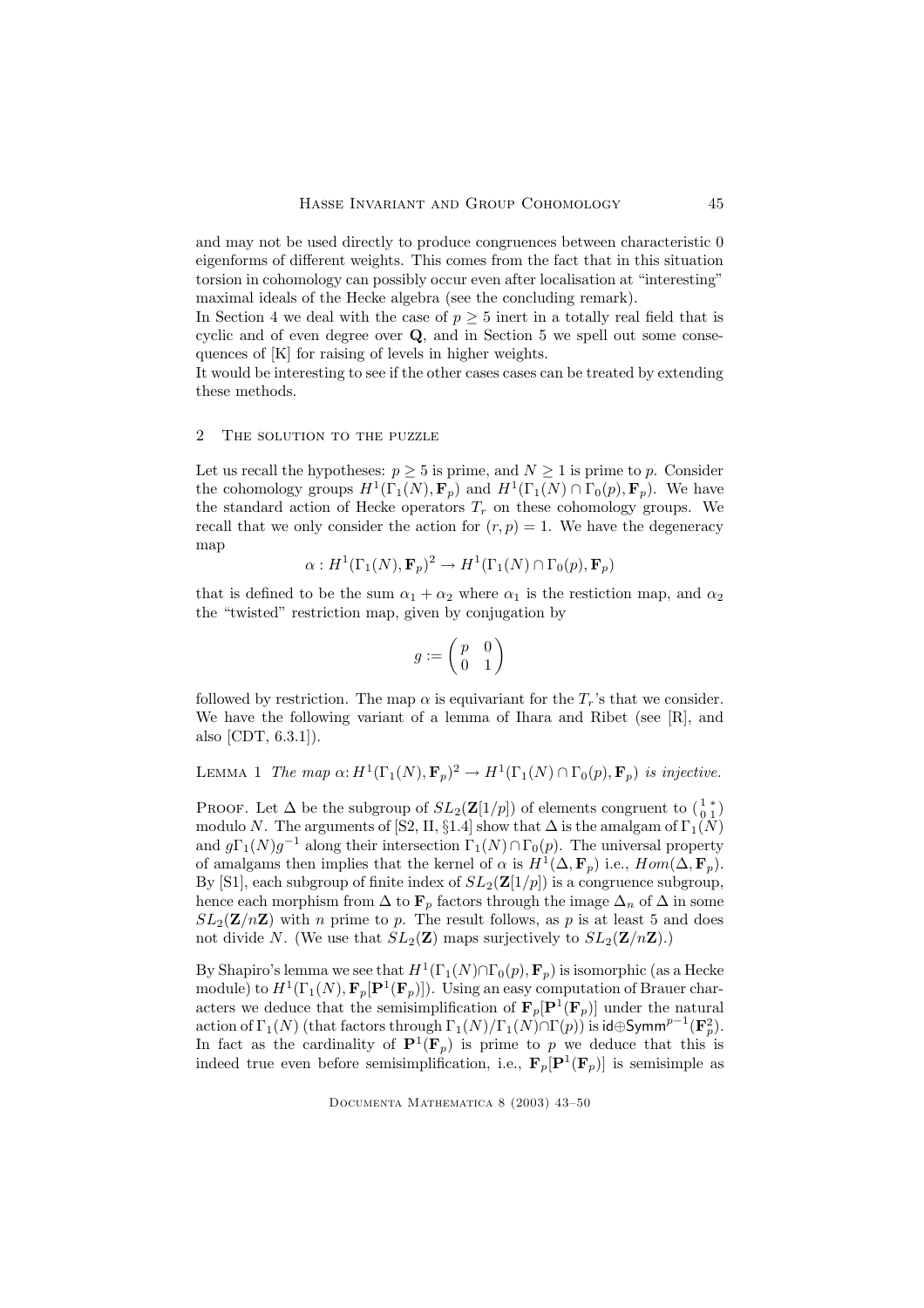a  $SL_2(\mathbf{F}_p)$ -module. The submodule id is identified with the constant functions, with complement the functions with zero average. Thus we identify  $H^1(\Gamma_1(N) \cap \Gamma_0(p), \mathbf{F}_p)$  with  $H^1(\Gamma_1(N), \mathbf{F}_p) \oplus H^1(\Gamma_1(N), \mathsf{Symm}^{p-1}(\mathbf{F}_p^2))$ . The degeneracy map  $\alpha$  takes the form:

$$
H^1(\Gamma_1(N), \mathbf{F}_p)^2 \to H^1(\Gamma_1(N), \mathbf{F}_p) \oplus H^1(\Gamma_1(N), \text{Symm}^{p-1}(\mathbf{F}_p^2)).
$$

LEMMA 2 The map:

$$
\beta \colon \! H^1(\Gamma_1(N),\mathbf{F}_p) \longrightarrow H^1(\Gamma_1(N), \operatorname{Symm}^{p-1}(\mathbf{F}_p^2)),
$$

that is the composition of  $\alpha_2$  with the projection of  $H^1(\Gamma_1(N) \cap \Gamma_0(p), \mathbf{F}_p)$  to  $H^1(\Gamma_1(N), \text{Symm}^{p-1}(\mathbf{F}^2_p)),$  is injective.

Proof. This is an immediate consequence of Lemma 1, and the fact that  $\alpha_1: H^1(\Gamma_1(N), \mathbf{F}_p) \to H^1(\Gamma_1(N) \cap \Gamma_0(p), \mathbf{F}_p)$  has image exactly the first summand of  $H^1(\Gamma_1(N), \mathbf{F}_p) \oplus H^1(\Gamma_1(N), \text{Symm}^{p-1}(\mathbf{F}_p^2)).$ 

In view of the Eichler-Shimura isomorphism (see [DI, §12]), we have a new proof by a purely group cohomological method of the following well-known result.

COROLLARY 1 Suppose moreover that  $N \geq 5$ . A semi-simple representation  $\rho: G_{\bf Q} \to GL_2(\overline{{\bf F}_p})$  that arises from  $S_2(\Gamma_1(N), \overline{{\bf Q}_p})$  also arises from  $S_{p+1}(\Gamma_1(N),\mathbf{Q}_p).$ 

PROOF. This follows from the above lemma, together with the following facts.

- 1. The degeneracy map  $\beta$  is Hecke equivariant for the  $T_r$ 's that we consider, and it sends  $H_{\text{par}}^1(\Gamma_1(N), \mathbf{F}_p)$  to  $H_{\text{par}}^1(\Gamma_1(N), \text{Symm}^{p-1}(\mathbf{F}_p^2)).$  The subscript "par" denotes parabolic cohomology, i.e., the intersection of the kernels of the restriction maps to the cohomology of the unipotent subgroups of  $\Gamma_1(N)$ .
- 2. For V any  $\Gamma_1(N)$ -module that is free of finite rank over Z, and such that  $H^0(\Gamma_1(N), \mathbf{F}_p \otimes V^{\vee}) = 0$ , the map:

$$
H_{\mathrm{par}}^1(\Gamma_1(N), V) \to H_{\mathrm{par}}^1(\Gamma_1(N), \mathbf{F}_p \otimes V)
$$

is surjective (one uses that  $H_{\text{par}}^1(\Gamma_1(N), \mathbf{F}_p \otimes V)$  is a quotient of  $H_c^1(Y_1(N), \mathbf{F}_p \otimes \mathcal{F}_V)$ , with  $\mathcal{F}_V$  the sheaf given corresponding to V, and that  $H_c^2(Y_1(N), \mathbf{F}_p \otimes \mathcal{F}_V) = 0$  by Poincaré duality).

## Remarks.

1. One can ask the converse question as to which maximal ideals m of the Hecke algebra acting on  $H^1(\Gamma_1(N), \text{Symm}^{p-1}(\mathbf{F}_p^2))$  are pull backs of maximal ideals of the Hecke algebra acting on  $H^1(\Gamma_1(N), \mathbf{F}_p)$ . Then, for non-Eisenstein m, the answer is in terms of the Galois representation  $\rho_m$ : a necessary and sufficient condition is that  $\rho_m$  be finite flat at p (see [R1, Thm. 3.1]). Perhaps one does not expect to have a group cohomological approach to such a subtle phenomenon.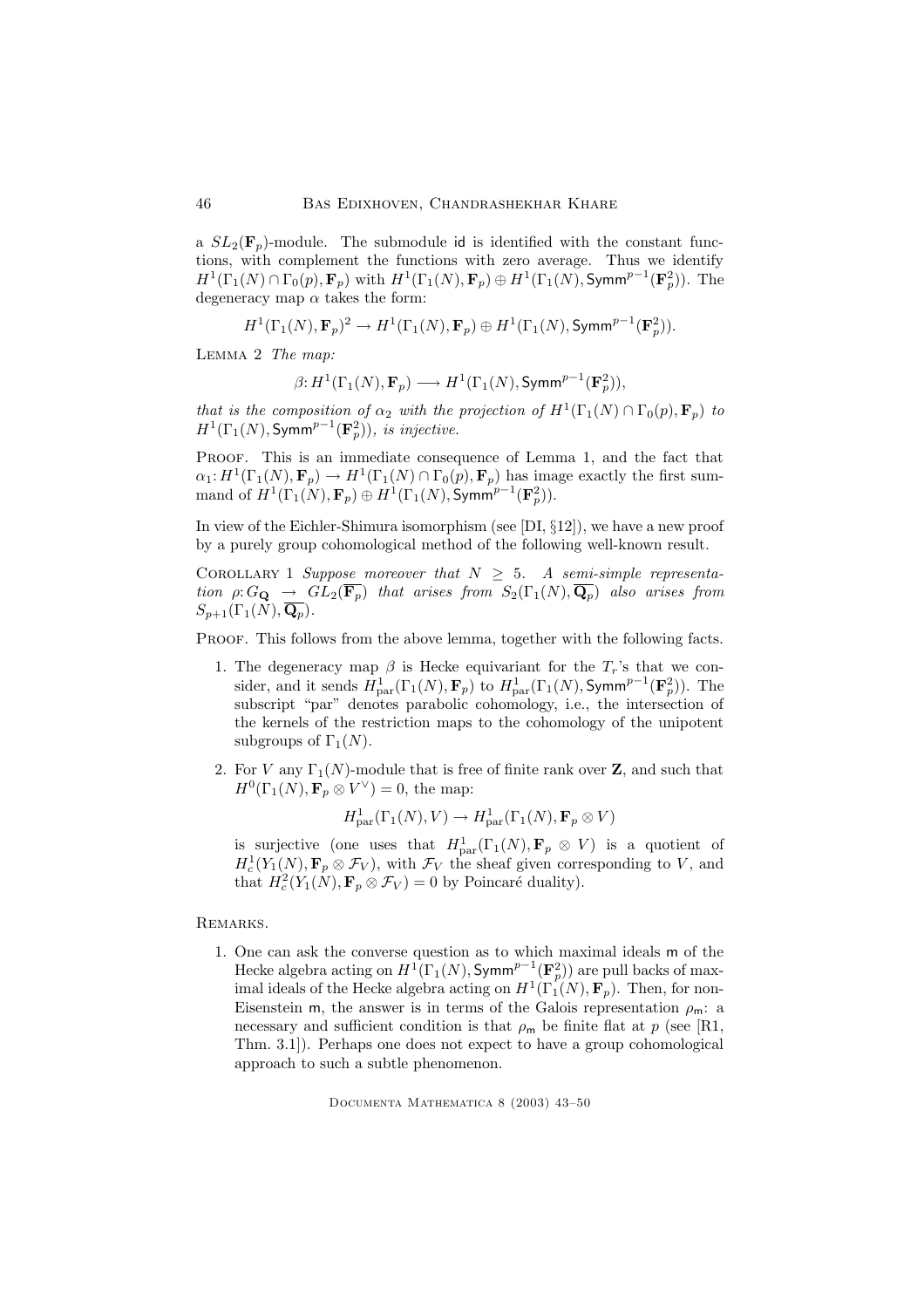2. Let  $\rho$  be an irreducible 2-dimensional mod p representation of  $G_{\mathbf{Q}}$ . We just saw that if  $\rho$  arises from  $S_2(\Gamma_1(N))$ , then it also does so from  $S_{p+1}(\Gamma_1(N))$ , using only group cohomology. See [He] for the case of higher weights, when the raising of weights by  $p - 1$  is explained more directly in terms of the Jordan-Hölder series of the Symm<sup>n</sup>( $\mathbf{F}_p^2$ ). On the other hand the method here being cohomological cannot be used to raise weights from 1 to  $p$ , while multiplication by the Hasse invariant can be used for this (see [DS]).

#### 3 Imaginary quadratic fields

Let  $p \geq 5$  be a prime number, K an imaginary quadratic field in which p is inert, and  $\mathcal N$  a non-zero ideal in the ring of integers  $\mathcal O_K$  not containing p. Let  $\Gamma_1(\mathcal{N})$  be the congruence subgroup of  $SL_2(\mathcal{O}_K)$  of level N. As before we have the degeneracy map:

$$
\alpha: H^1(\Gamma_1(\mathcal{N}), \mathbf{F}_p)^2 \to H^1(\Gamma_1(\mathcal{N}) \cap \Gamma_0(p), \mathbf{F}_p)
$$

that is defined to be the sum  $\alpha_1 \oplus \alpha_2$  where  $\alpha_1$  is the restriction map, and  $\alpha_2$ the "twisted" restriction map, given by "conjugation" by

$$
g:=\begin{pmatrix} p & 0 \\ 0 & 1 \end{pmatrix}
$$

followed by restriction. Then we again have:

LEMMA 3 The map:  $\alpha: H^1(\Gamma_1(\mathcal{N}), \mathbf{F}_p)^2 \to H^1(\Gamma_1(\mathcal{N}) \cap \Gamma_0(p), \mathbf{F}_p)$  is injective.

PROOF. One replaces **Z** by  $\mathcal{O}_K$  and N by N in the proof of Lemma 1. Strong approximation (see [PR]) guarantees that the reduction map from  $SL_2(\mathcal{O}_K)$  to  $SL_2(\mathcal{O}_K/n\mathcal{O}_K)$  is surjective for all  $n \geq 1$ .

By Shapiro's lemma we see that  $H^1(\Gamma_1(\mathcal{N}) \cap \Gamma_0(p), \mathbf{F}_p)$  is isomorphic to  $H^1(\Gamma_1(\mathcal{N}), \mathbf{F}_p[\mathbf{P}^1(\mathbf{F}_{\wp})])$ , where  $\mathbf{F}_{\wp} = \mathcal{O}_K/\wp$ . Using an easy computation of Brauer characters we deduce that the semisimplification of  $\mathbf{F}_{\varphi}[\mathbf{P}^1(\mathbf{F}_{\varphi})]$  under the natural action of  $\Gamma_1(\mathcal{N})$  (that factors through  $\Gamma_1(\mathcal{N})/\Gamma_1(\mathcal{N}) \cap \Gamma(\wp)$ ) is id ⊕ Symm $^{p-1}({\bf F}^2_\wp)\otimes$  Symm $^{p-1}({\bf F}^2_\wp)^\sigma,$  with  $\sigma$  the non-trivial automorphism of  $\mathbf{F}_{\varnothing}$ , and the superscript denotes that the action has been twisted by  $\sigma$ . Note that  $\textsf{Symm}^{p-1}(\mathbf{F}^2_\wp)\otimes \textsf{Symm}^{p-1}(\mathbf{F}^2_\wp)^\sigma$  is irreducible as a  $SL_2(\mathbf{F}_\wp)$ -module: this is a particular case of the well-known tensor product theorem of Steinberg (see [St]). In fact as the cardinality of  $\mathbf{P}^1(\mathbf{F}_{\varphi})$  is prime to p we deduce as before that this is indeed true even before semisimplification, i.e.,  $\mathbf{F}_p[\mathbf{P}^1(\mathbf{F}_p)]$ is semisimple as a  $SL_2(\mathbf{F}_{\wp})$ -module.

Thus  $\alpha$  maps  $H^1(\Gamma_1(\mathcal{N}), \mathbf{F}_{\wp})^2$  into the direct sum of  $H^1(\Gamma_1(\mathcal{N}), \mathbf{F}_{\wp})$  and  $H^1(\Gamma_1(\mathcal{N}), \text{Symm}^{p-1}(\mathbf{F}_{\wp}^2) \otimes \text{Symm}^{p-1}(\mathbf{F}_{\wp}^2)^{\sigma}),$  and composing with the projection to the second term gives a map:

$$
\beta\hbox{:}\ H^1(\Gamma_1(\mathcal{N}),\mathbf{F}_\wp)\to H^1(\Gamma_1(\mathcal{N}),\text{Symm}^{p-1}(\mathbf{F}_\wp^2)\otimes\text{Symm}^{p-1}(\mathbf{F}_\wp^2)^\sigma)
$$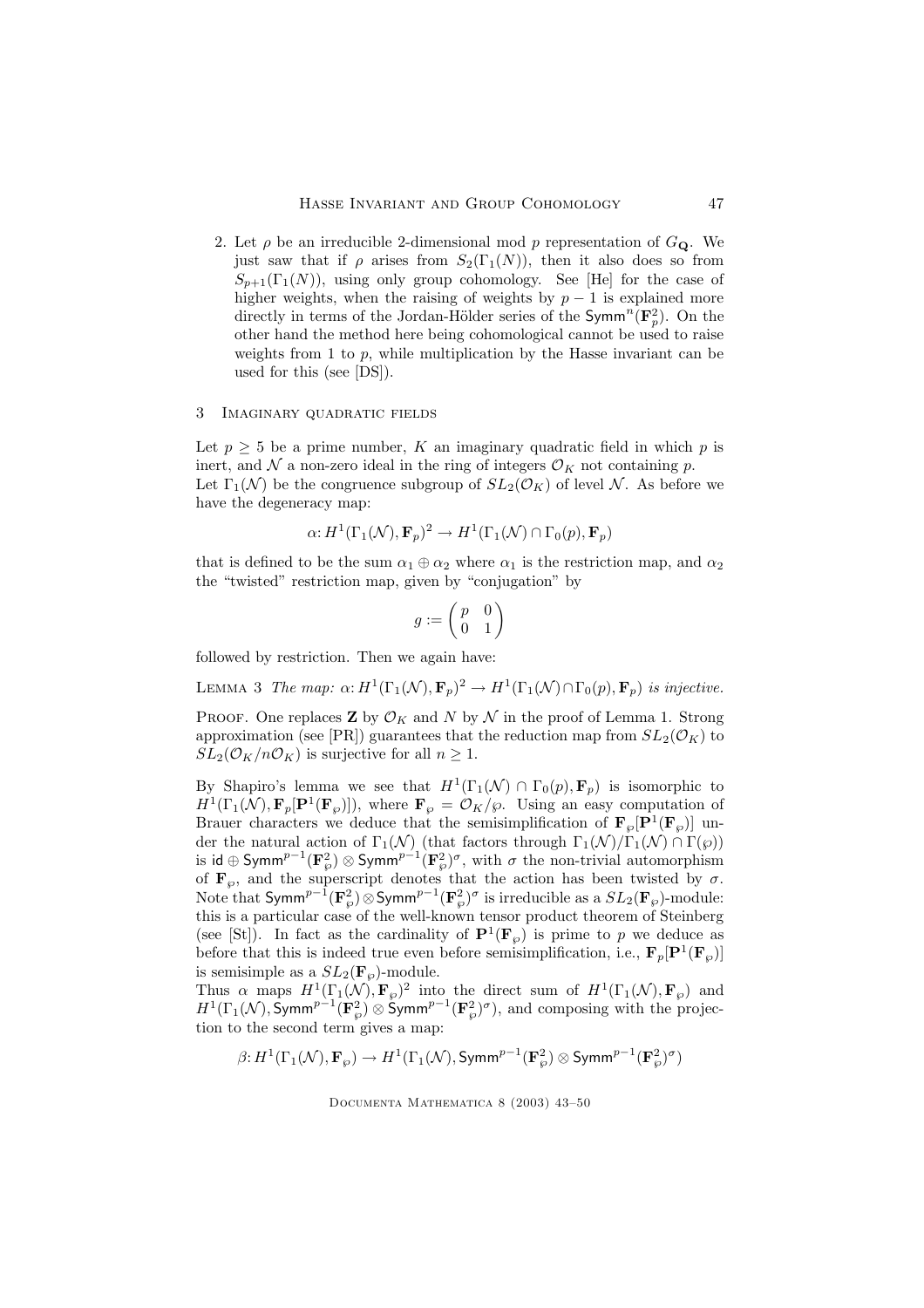LEMMA 4 The map  $\beta$  is injective.

Proof. After the above discussion, this is an immediate consequence of Lemma 3 as before.

The map  $\beta$  is equivariant for the the action of all Hecke operators outside p (i.e., induced by elements of  $SL_2(\mathbf{Q}_l \otimes K)$  for  $l \neq p$ ). Thus we have proved:

COROLLARY 2 Each system of Hecke eigenvalues in  $\mathbf{F}_p$  that arises from  $H^1(\Gamma_1(\mathcal{N}), \mathbf{F}_p)$  also arises from  $H^1(\Gamma_1(\mathcal{N}), \text{Symm}^{p-1}(\mathbf{F}_\wp^2) \overset{\sim}{\otimes} \text{Symm}^{p-1}(\mathbf{F}_\wp^2)^{\sigma}).$ 

Remark. This result as it stands does not yield any information about congruences of systems of Hecke eigenvalues occurring in characteristic zero, as there is a problem with lifting. More precisely, the obstruction is in the  $p$ -torsion of  $H^2(\Gamma_1(\mathcal{N}), \text{Symm}^{p-1}(\mathcal{O}^2) \otimes \text{Symm}^{p-1}(\mathcal{O}^2)^{\sigma}).$ 

#### 4 Totally real fields

The method is also applicable at inert primes  $p \geq 5$  in the case of Hilbert modular forms over cyclic totally real fields of even degree. We quickly sketch the approach which is similar to that of the previous two sections. Let  $F/Q$  be a totally real, cyclic extension of even degree,  $Gal(F/Q) = \langle \sigma \rangle$ ,  $p \ge 5$  an inert prime, with  $\wp$  the unique prime of F above it,  $\mathbf{F}_{\wp}$  the residue field at  $\wp$ , and  $\mathcal N$  an ideal of the ring of integers of F that is prime to p.

Consider the quaternion algebra  $D$  over  $F$  ramified at all infinite places and unramified at all finite places, and for any F-algebra R, set  $B(R) = (D \otimes_F R)^*$ . Let **A** be the adeles of F, and  $U_1(\mathcal{N})$  the standard open compact (mod centre) subgroup of  $B(A)$ . The space of mod p weight 2 modular forms  $S(\mathcal{N})$  (resp.,  $S(\mathcal{N}, \varphi)$  for  $U_1(\mathcal{N})$  (resp.,  $U_1(\mathcal{N}) \cap U_0(\varphi)$ ) in this case consists of functions  $B(\mathbf{A}) \to \mathbf{F}_p$  that are left and right invariant under  $B(F)$  and  $U_1(\mathcal{N})$  (resp.,  $U_1(\mathcal{N}) \cap U_0(\wp)$  respectively, modulo the space of functions that factor through the norm. These spaces come equipped with Hecke actions. This time controlling the kernel of the degeneracy map  $S(\mathcal{N})^2 \to S(\mathcal{N}, \wp)$ , i.e., analog of Lemmas 1 and 3, is easier and follows from strong approximation. Note again that the representation  $\textsf{Symm}^{p-1}(\mathbf{F}^2_\wp)\otimes \textsf{Symm}^{p-1}(\mathbf{F}^2_\wp)^\sigma\otimes\cdots\otimes \textsf{Symm}^{p-1}(\mathbf{F}^2_\wp)^{\sigma^{[F:\mathbf{Q}]-1}}$ of  $GL_2(\mathbf{F}_{\varphi})$  (which again is a direct summand, with complement the trivial representation, of the induction of the trivial representation from the Borel subgroup of  $GL_2(\mathbf{F}_{\wp})$  to  $GL_2(\mathbf{F}_{\wp})$  is irreducible as a consequence of Steinberg's tensor product theorem.

Now following the method of the previous section, and invoking the Jacquet-Langlands correspondence yields the following result.

PROPOSITION 1 With notation as above, suppose that an irreducible representation  $\rho: G_F \to GL_2(\overline{\mathbf{F}_p})$  arises from a Hilbert modular form on  $\Gamma_1(\mathcal{N})$  of weight  $(2, \ldots, 2)$ . Then it also arises from a a Hilbert modular form on  $\Gamma_1(\mathcal{N})$ of weight  $(p+1,\ldots,p+1)$ .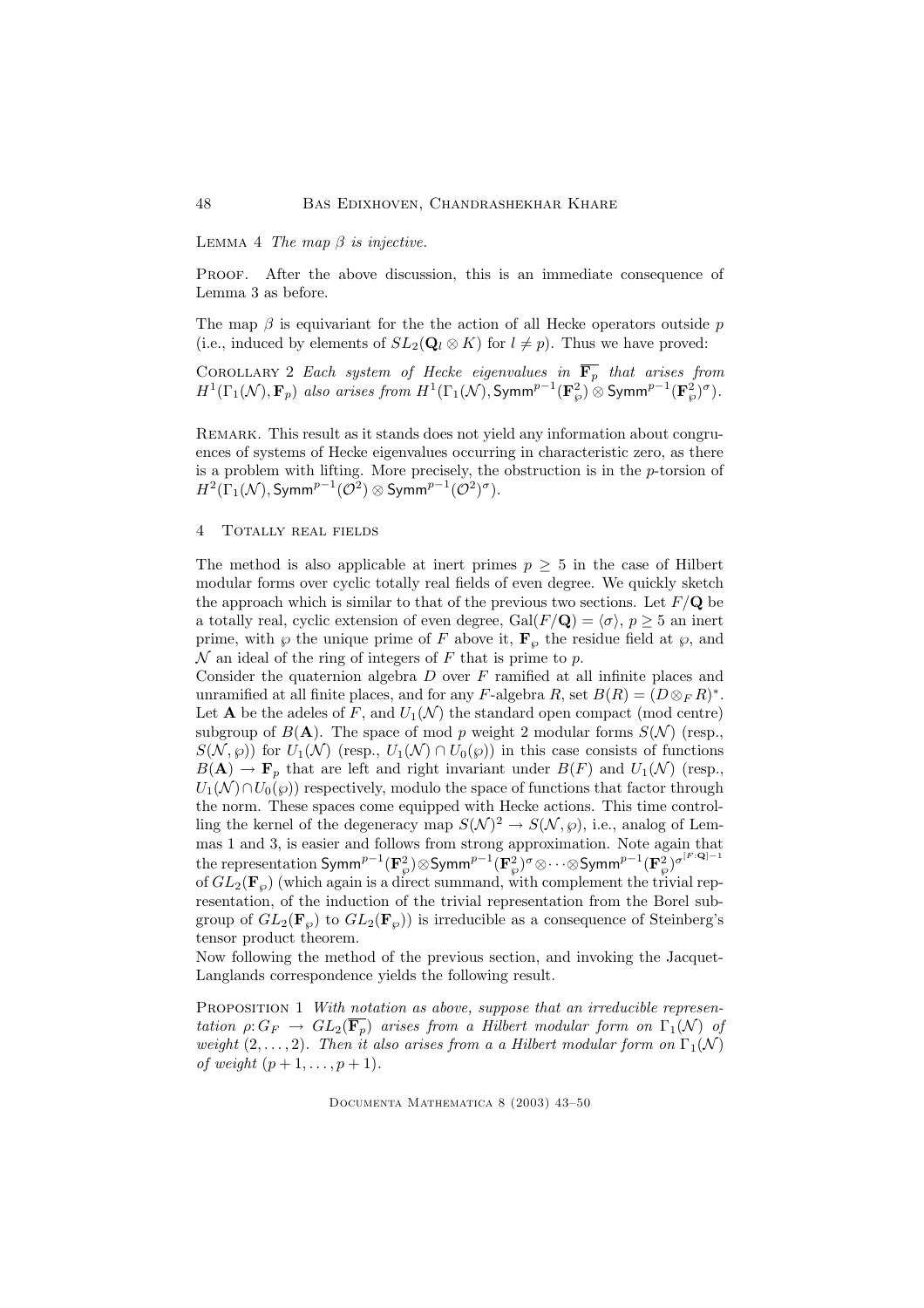REMARKS: It will be of interest to work out some of the Hasse invariants with non-parallel weights obtained by E. Goren from the viewpoint of this paper  $(see [G]).$ 

5 CONGRUENCES BETWEEN FORMS OF LEVEL N AND Np FOR WEIGHTS  $\geq 2$ 

We take this opportunity to write down a level raising criterion from level  $N$ to level  $Np$  for all weights that is easily deduced from Corollary 9 of [K], and list some errata to [K].

PROPOSITION 2 Let f be a newform in  $S_k(\Gamma_1(N))$  for an integer  $k \geq 2$ , such that the mod  $\wp$  representation corresponding to it is irreducible. Then:

- If  $k = 2$ , f is congruent to a p-new form in  $S_k(\Gamma_1(N) \cap \Gamma_0(p))$  if and only if  $a_p(f)^2 = \varepsilon_f(p) \mod \wp$  where  $\varepsilon_f$  is the nebentypus of f.
- If  $2 < k \leq p+1$ , f is congruent to a p-new form in  $S_k(\Gamma_1(N) \cap \Gamma_0(p))$  if and only if  $a_n(f)$  is 0 mod  $\wp$ .
- If  $k > p+1$ , f is always congruent to a p-new form in  $S_k(\Gamma_1(N) \cap \Gamma_0(p))$ .

ERRATA TO [K]

One of us (C.K.) would like to point out some typos in [K]:

1. Lines 12 and 19 of Definition 10 page 143 of [K] replace

$$
f: D(\mathbf{Q}) \backslash D(\mathbf{A}^{\infty})/V \longrightarrow Hom_{\mathcal{O}}(M, Symm^{k-2}(\mathcal{O})).
$$

by

$$
f: D(\mathbf{Q}) \backslash D(\mathbf{A}^{\infty}) \longrightarrow Hom_{\mathcal{O}}(M, Symm^{k-2}(\mathcal{O})).
$$

- 2. On line 12, page 146 of [K] replace  $V_1(N)^p$  by  $V_1(N)^p \times V_p$ .
- 6 Acknowledgements

The second author thanks Ian Kiming for helpful conversations during his visit to the University of Copenhagen. He thanks CNRS for support during his visit to IRMAR, Université de Rennes I.

**REFERENCES** 

- [AS] A. Ash, G. Stevens, Modular forms in characteristic l and special values of their L-functions, Duke Math. J. 53 (1986), no. 3, 849–86
- [CDT] B. Conrad, F. Diamond, R. Taylor. Modularity of certain potentially Barsotti-Tate Galois representations. J.A.M.S. 12 (1999), 521–567.